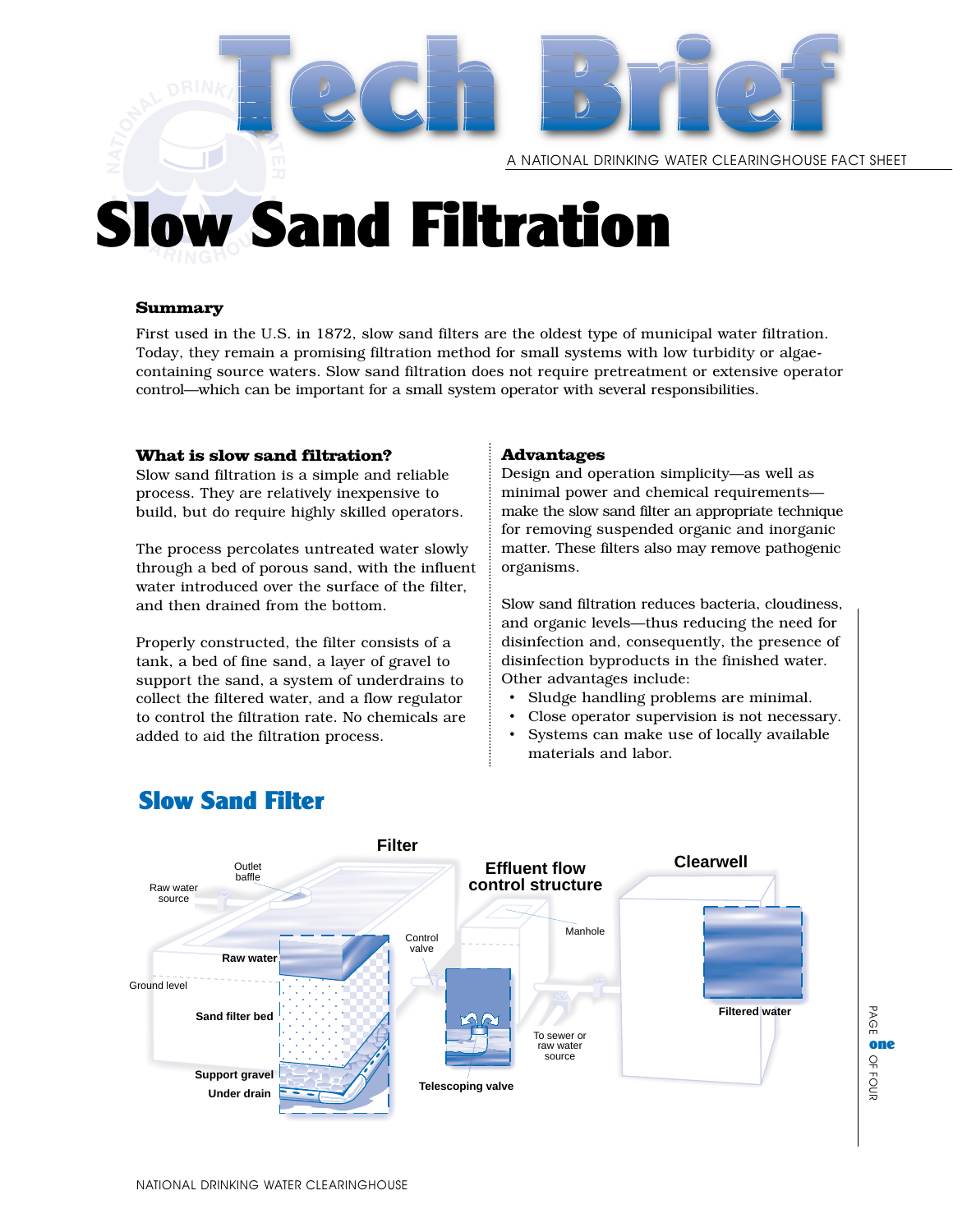## Slow Sand Filtration

**TABLE 1**

| <b>Typical Treatment Performance of Conventional Slow Sand Filters</b> |                                   |
|------------------------------------------------------------------------|-----------------------------------|
| <b>Water Quality</b><br><b>Paramenter</b>                              | <b>Removal</b><br><b>Capacity</b> |
| Turbidity                                                              | $<$ 1.0 NTU                       |

| Coliforms                        | 1-3 log units   |
|----------------------------------|-----------------|
| Enteric Viruses                  | 2-4 log units   |
| Giardia Cysts                    | $2-4+log$ units |
| Cryptosporidium Oocysts          | >4 log units    |
| Dissolved Organic Carbon         | $<$ 15-25%      |
| Biodegradable                    |                 |
|                                  |                 |
| Dissolved Organic Carbon         | $< 50\%$        |
| <b>Trihalomethane Precursors</b> | $< 20 - 30\%$   |
| Heavy Metals                     |                 |
| Zn, Cu, Cd, Pb                   | >95-99%         |
| Fe, Mn                           | $>67\%$         |

Source: Adapted from Collins, M.R. 1998.

Slow sand filters also provide excellent treatedwater quality. (See Table 1.) Slow sand filters consistently demonstrate their effectiveness in removing suspended particles with effluent turbidities below 1.0 nephelometric turbidity units (NTU), achieving 90 to 99 + percent reductions in bacteria and viruses, and providing virtually complete *Giardia lamblia* cyst and *Cryptosporidium* oocyst removal.

#### Limitations

Slow sand filters do have certain limitations. They require a large land area, large quantities of filter media, and manual labor for cleaning.

Water with high turbidity levels can quickly clog the fine sand in these filters. Water is applied to slow sand filters without any pretreatment when it has turbidity levels lower than 10 NTU.

When slow sand filters are used with surface waters that have widely varying turbidity levels, infiltration galleries or rough filters—such as upflow gravel filters—may be used to reduce turbidity.

Waters with a very low nutrient content may impair turbidity removal since some nutrients must be present that promote biological ecosystem growth within the filter bed.

organic chemicals, dissolved inorganic substances, such as heavy metals, or trihalomethane (THM) precursors—chemical compounds that may form THMs when mixed with chlorine. Also, waters with very fine clays are not easily treated using slow sand filters.

A granular activated carbon (GAC) sandwich filter is a modified slow sand filter that removes organic material. This filter uses a base sand layer that is approximately 1 foot deep, an intermediate GAC layer approximately 0.5 feet, and a top sand layer approximately 1.5 feet deep. This modified slow sand filter effectively removes pesticides, total organic carbon, and THM precursors.

Slow sand filters are less effective at removing microorganisms from cold water because as temperatures decrease, the biological activity within the filter

bed declines.

#### Process Description

Slow sand filters require a very low application or filtration rate (0.015 to 0.15 gallons per minute per square foot of bed area, depending on the gradation of the filter medium and the quality of the raw water). The removal action includes a biological process in addition to physical and chemical ones.

A sticky mat of biological matter, called a "schmutzdecke," forms on the sand surface, where particles are trapped and organic matter is biologically degraded. Slow sand filters rely on this cake filtration at the surface of the filter for particulate straining. As the surface cake develops during the filtration cycle, the cake assumes the dominant role in filtration rather than the granular media.

Pilot testing is always necessary when designing slow sand filters. Currently, engineers are not able to predict the performance of a slow sand filter with a specific quality of raw water. Operation of a small pilot filter, preferably over several seasons of the year, will insure adequate performance of the full-scale plant.

Remember, after the designer sets the parameters—such as the plant filtration rate, bed depth, and sand size—there is little a plant operator can do to improve the performance of a slow sand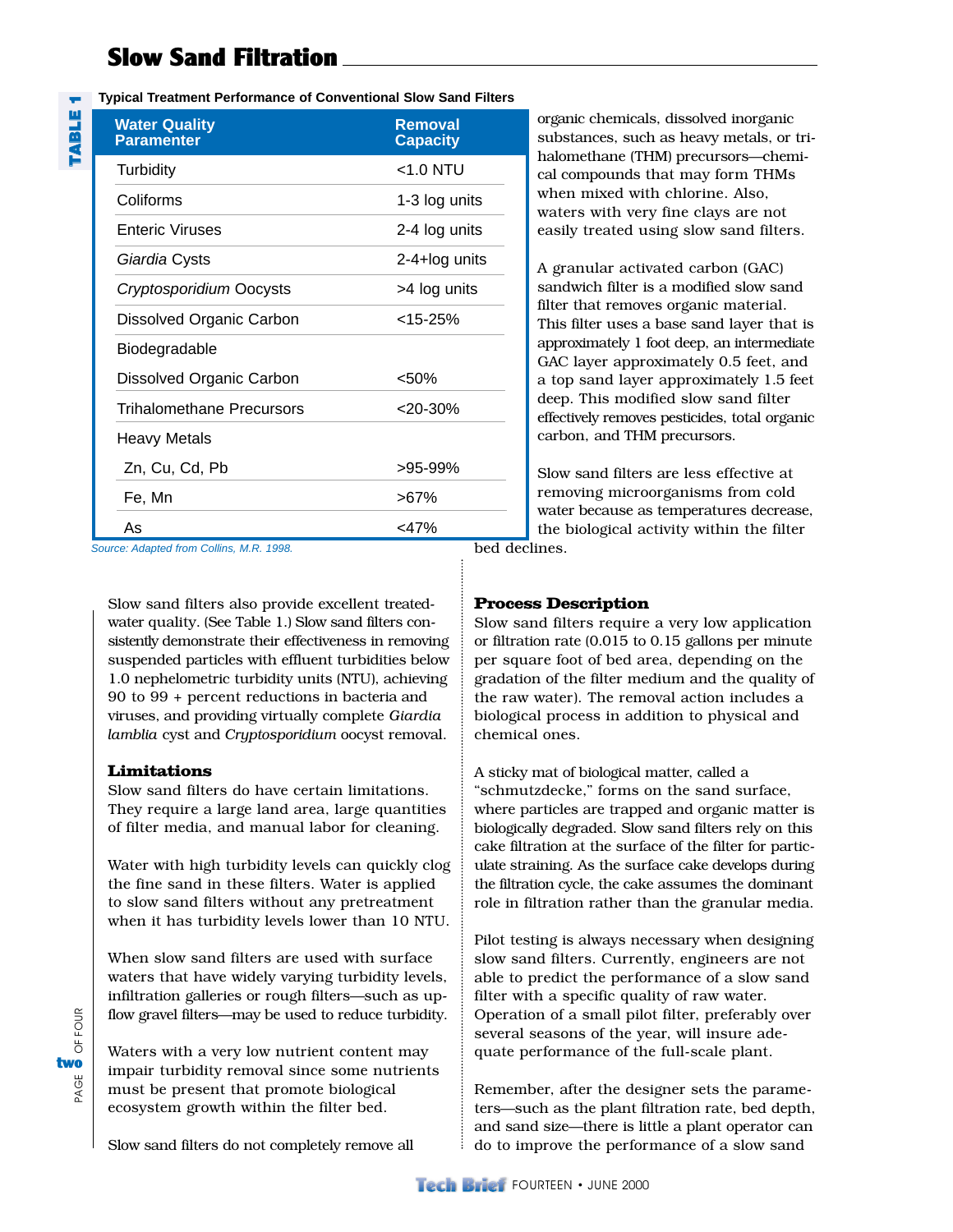filter that does not produce satisfactory water.

Slow sand filter pilot plant testing does not have to be expensive. Pilot plant testing has been done using manhole segments and other prefabricated cylindrical products, such as filter vessels.

Slow sand filter pilot facilities operate over long periods of time—up to a year—but the level of effort can be quite low, consisting of daily checks of head loss, flow rate, water temperature, and turbidity and taking coliform samples.

Since the purification mechanism in a slow sand filter is essentially a biological process, its efficiency depends upon a balanced biological community in the schmutzdecke. Therefore, filters should operate at a constant rate. When operation is stopped, the microorganisms causing bacteriological degradation of trapped impurities lose their effectiveness. Intermittent operation disturbs the continuity needed for efficient biological activity.

Allowing the filter to operate at a declining rate is one way of overcoming this problem. Declining rate filtration produces additional water, which is generally satisfactory. Moreover, the declining-rate mode may be applied during overnight operation, resulting in significant labor savings.

Storing filtered water is essential at a slow sand filter plant for two reasons. First, because of the importance of establishing biological activity, using chlorine ahead of the filter is inappropriate, and the operator must provide disinfectant contact time in a storage basin. Second, storage is needed for production equalization and demand.

#### Monitoring and Operation Requirements

A slow sand filter must be cleaned when the fine sand becomes clogged, which is measured by the head loss. The length of time between cleanings can range from several weeks to a year, depending on the raw water quality. The operator cleans the filter by scraping off the top layer of the filter bed. A ripening period of one to two days is required for scraped sand to produce a functioning biological filter. The filtered water quality is poor during this time and should not be used.

In some small slow sand filters, geotextile filter material is placed in layers over the surface. In this cleaning method, the operator can remove a layer of filter cloth periodically so that the upper sand layer requires less frequent replacement.

In climates subject to below-freezing temperatures, slow sand filters usually must be housed. Uncovered filters operating in harsh climates develop an ice layer that prevents cleaning. Thus, they will operate effectively only if turbidity levels of the influent are low enough for the filter to operate through the winter months without cleaning. In warm climates, a cover over the slow sand filter may be needed to reduce algae growth within the filter.

Before cleaning a slow sand filter, the operator should remove floating matter, such as leaves and algae. When one unit is shut down for cleaning, the others are run at a slightly higher rate to maintain the plant output.

| <b>Design parameters</b>                                                                                                                                       | <b>Recommended range of values</b>                                                                                                                                                         |
|----------------------------------------------------------------------------------------------------------------------------------------------------------------|--------------------------------------------------------------------------------------------------------------------------------------------------------------------------------------------|
| <b>Filtration rate</b><br>Area per filter bed                                                                                                                  | 0.15 m <sup>3</sup> /m <sup>2</sup> ·h (0.1–0.2 m <sup>3</sup> /m <sup>2</sup> ·h)<br>Less than 200 $\mathrm{m}^2$<br>(in small community water supplies to ease manual filter cleaning)   |
| Number of filter beds                                                                                                                                          | Minimum of two beds                                                                                                                                                                        |
| Depth of filter bed                                                                                                                                            | 1 m (minmum of 0.7 m of sand depth)                                                                                                                                                        |
| <b>Filter media</b>                                                                                                                                            | Effective size $(ES) = 0.15-0.35$ mm; uniformity coefficient $(UC) = 2-3$                                                                                                                  |
| <b>Height of supernatant water</b>                                                                                                                             | $0.7 - 1$ m (maximum 1.5 m)                                                                                                                                                                |
| <b>Underdrain system</b><br><b>Standard bricks</b><br><b>Precast concrete slabs</b><br>Precast concrete blocks with holes on the top<br><b>Porous concrete</b> | Generally no need for further hydraulic calculations                                                                                                                                       |
| Perforated pipes (laterals and manifold type)                                                                                                                  | Maximum velocity in the manifolds and in laterals = $.3 \text{ m/s}$<br>Spacing between laterals = $1.5$ m<br>Spacing of holes in laterals = $0.15$ m<br>Size of holes in laterals $=3$ mm |

#### **Design Summary of a Slow Sand Filter**

**TABL**

**E 2**

*Source: Vigneswaran, S. and C. Visvanathan. 1995*